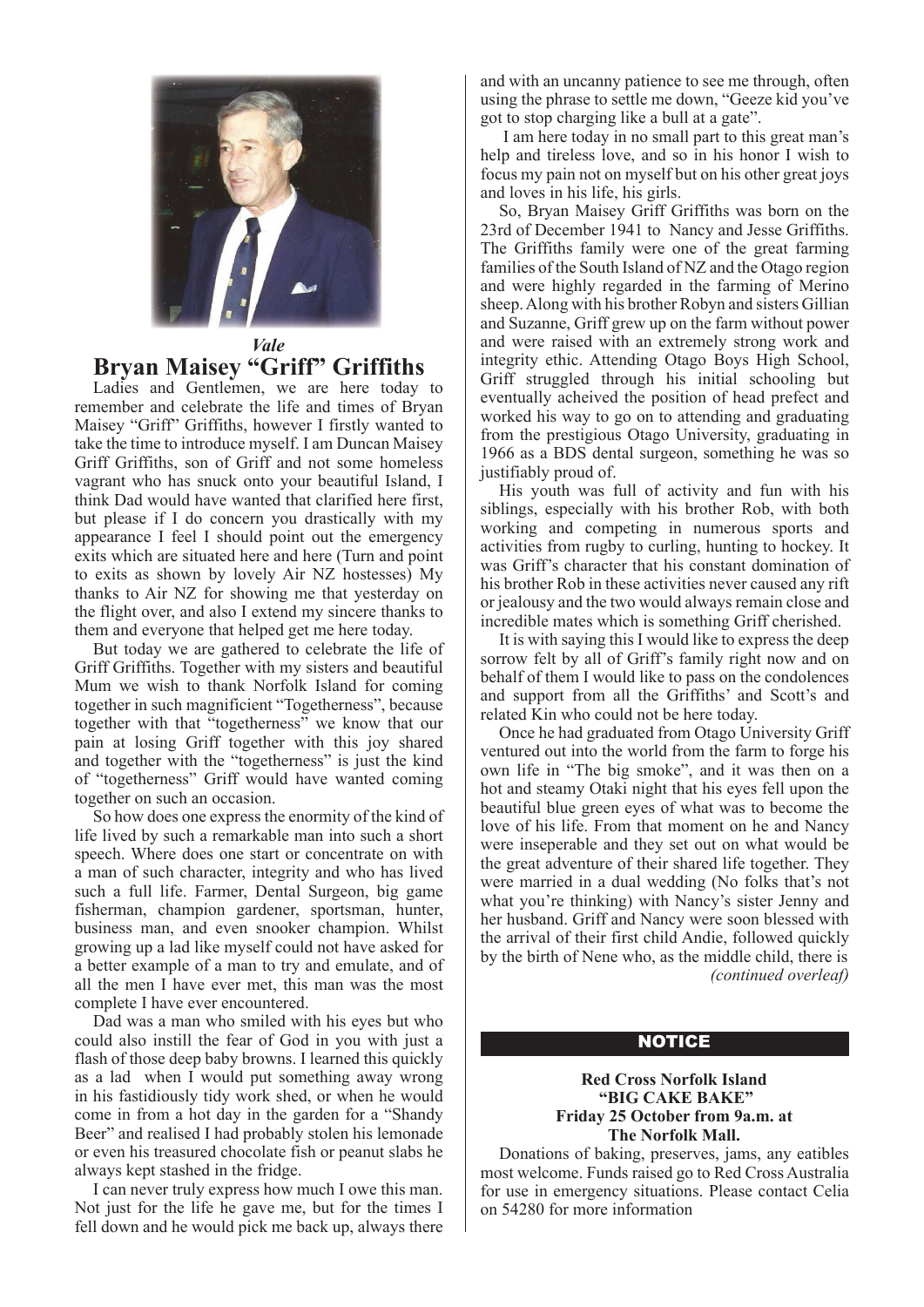#### *Bryan Maisey "Griff" Griffiths - continued*

no need to mention any further. Then several years later they finally got it right with the arrival of myself

Both girls, like myself, have some extreme similarities with Dad and in many ways some vast differences, but despite the differences (which Dad always used to say were "the wrong parts you got from your mother) he revelled in being a part of our lives and developments. With that I wanted to take the time to acknowledege to my sisters how very proud he was of you both, and how he marvelled in your incredible successes and talents. You provided some of the greatest joy in his life and I know he wanted you to know that.....and so it was for many years the path of Griff developed his family life and his private practice in Lower Hutt, Wellington NZ, with Dad becomming an incredibly respected man in the community.

I remember with great love his joy at having been elected to President of the Hutt Bowling Club at such a young age, and I thought I should mention that Griff was regarded as having been the best most effective President ever. He was even able to address the drastic problem of Mum and Fran Owles allowing for some fairly shoddy sandwich cutting skills to develop in the preparation of cucumber sandwiches for the Bowler's lunches.

Yes, life went on and Dad's involvement in the community continued with himself and several others (including Griff's life long best mate Ron Owles) forming what was to become and known as "The Hutt Valley Businessmens Club". This then became like a second home for the Griffiths kids celebrating with other families the joys of group Xmas parties and events, so much so us Griffiths kids grew up believing that all Xmas carols should be sung to the tunes and beats of "Hooked on Xmas Albums".

Having developed this incredible life and community in the Hutt, it came as a suprise when in 1987 the Griffy's packed up and moved to Brisbane, Australia. I think this was a most special time in Griff's life as it brought such a unique closeness and frankly "togetherness" to the family. Griff would find himself then working in the Qld prison service and in this job he really did find a huge amount of joy and pride and being the kind of man he was it would come as no suprise that he was equally loved and respected by both sides of the fence so to speak. And the Griffy's continued on in their lives and the eventual growth of the family as he watched his much loved children grow up and marry and begin their own families with his much adored grandkids, Emma, Jake, Charlee, Hori and Mereana.

In 2004 I had reached a certain level in my brief corporate career and Dad contacted me via phone and excitedly told me he had been offered a new job on the small island of Norfolk. Being Dad he had wanted to know how I felt about himself and mum leaving and how I felt about the distance it may cause. As much as that distance and my own family's struggles would go on to prevent me from getting to my Dad, I would offer him the same advice today I did then, "Go for it Da, I've got your back 100%". He was so excited and

i know today that somehow Griff just knew that this was the next great path on which to take his and his darling girl Nancy's lives.

Here again I wanted to thank the people of Norfolk Island for providing such immense joy and satisfaction to Griff in this part of his life. He was incredibly proud to be a part of Norfolk and did everything he could to embrace and immerse himself into the history, culture and community of this incredible place. I will always hold some shame at having not been able to get to my da as much as I would have liked, I take incredible comfort in knowing how much this Island provided my da in love and respect in this time and in my absence and I thank you all again.

 But before i finish off my goodbye here I wanted to take some time and pass on some messages both of support and words which I felt Griff might want mentioned as well.

Some of the messages recieved in the last few days.

The great light-grey slacks company incorporated would like to both pass on their respects as well as anounce their complete retirement from the fashion industry.

Gordons gin, have sent their condolences and since their initial slump in sales upon the death of dad's best mate Mr Ronald "Doc " Owles several years ago, they too have announced an immediate shut down of production for predicted financial loses.

We received 27 calls from various butchers in South East Qld, all expressing their love and respect for Griff and how proud each of them was for being his favourite butcher.

But quite honestly I did recieve numerous messages of support or thoughts from many rugby players in Qld, all remembering the quiet unassuming strapper and water boy who had at some time helped get them on the field before a game.

Some of the final messages I felt Griff might like passed on as well were...

Robyn, "you were my favourite brother, I adored you. I'm not sure if I ever said sorry for hitting you in the head with a rabbit trap. I wasn't, and despite the obvious damage it probably caused you, right is right and facts dont care about your feelings and it was 1952 we got power in Otago not 1950", that is all.

Nene, Andie," I love you and who and what you have become is one of the greatest loves and achievements of my life for which I am so proud. Thank you, but also please dont drive your cars home with flat tires anymore and Dunky was my favourite", that is all.

Nancy, the love of my life, my one and only. I adored you and that is all I could ever say about that without welling up.

Dunk- you can use the name Griff now. Love ya champ but your hair looks like a big bloody girl, lad get a haircut.

And so folks as I look to finish saying goodbye to my da, my best mate and hero, I begin to tear up and yet even that makes me smile as I remember da would tear up at the drop of a hat when expressing his love.

*(continued overleaf)*